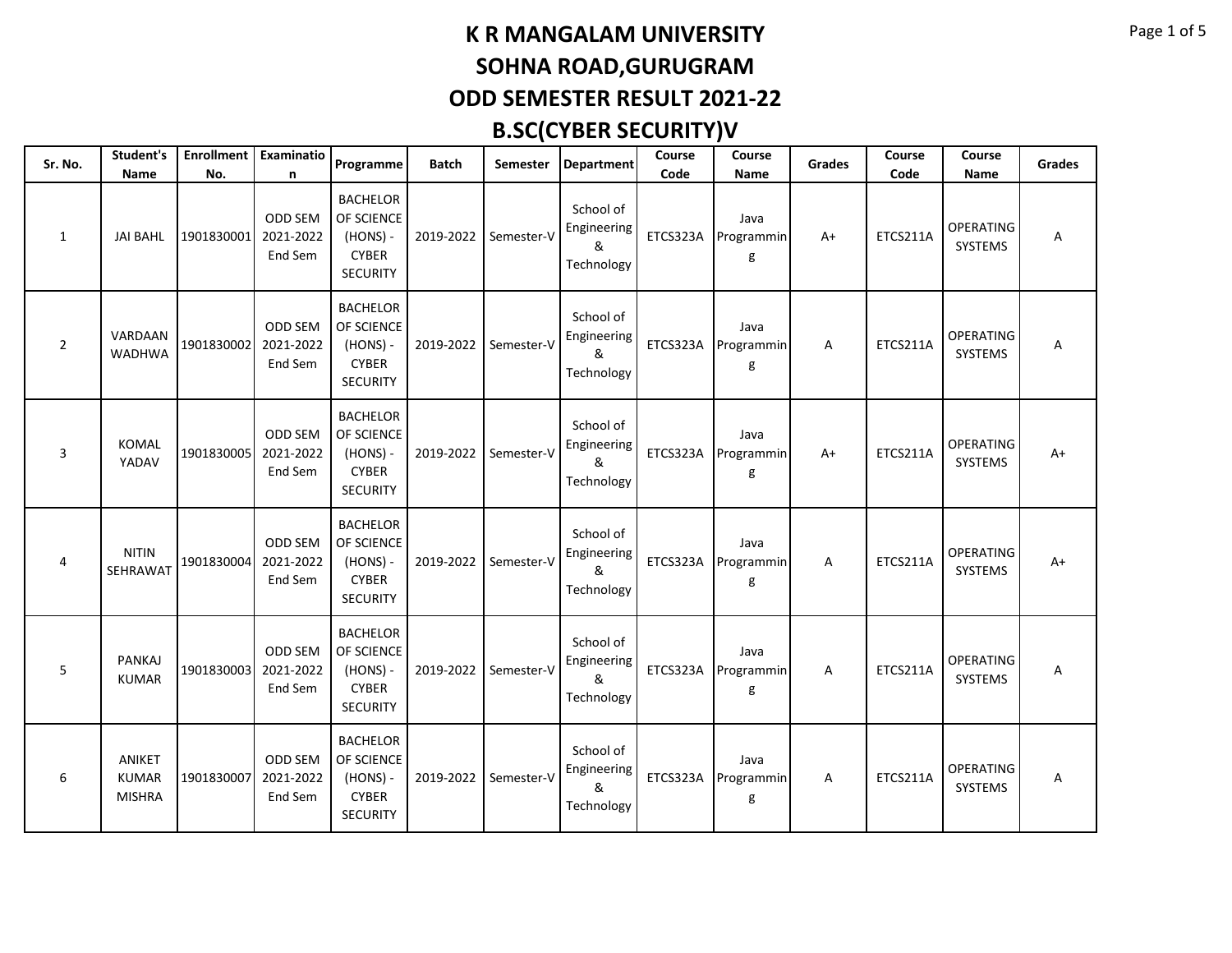| Sr. No.        | Student's<br>Name                       | No.        | Enrollment   Examinatio<br>n    | Programme                                                                      | Batch     | <b>Semester</b> | <b>Department</b>                           | Course<br>Code | Course<br>Name                            | <b>Grades</b> | Course<br>Code | Course<br>Name | <b>Grades</b> |
|----------------|-----------------------------------------|------------|---------------------------------|--------------------------------------------------------------------------------|-----------|-----------------|---------------------------------------------|----------------|-------------------------------------------|---------------|----------------|----------------|---------------|
| 1              | <b>JAI BAHL</b>                         | 1901830001 | ODD SEM<br>2021-2022<br>End Sem | <b>BACHELOR</b><br>OF SCIENCE<br>$(HONS) -$<br><b>CYBER</b><br><b>SECURITY</b> | 2019-2022 | Semester-V      | School of<br>Engineering<br>&<br>Technology | ETCS361A       | <b>JAVA</b><br>PROGRAM<br>MING LAB        | $A+$          | ETCS507A       | <b>SEMINAR</b> | $B+$          |
| $\overline{2}$ | VARDAAN<br><b>WADHWA</b>                | 1901830002 | ODD SEM<br>2021-2022<br>End Sem | <b>BACHELOR</b><br>OF SCIENCE<br>$(HONS) -$<br><b>CYBER</b><br><b>SECURITY</b> | 2019-2022 | Semester-V      | School of<br>Engineering<br>&<br>Technology | ETCS361A       | <b>JAVA</b><br>PROGRAM<br>MING LAB        | $A+$          | ETCS507A       | SEMINAR        | $B+$          |
| 3              | <b>KOMAL</b><br>YADAV                   | 1901830005 | ODD SEM<br>2021-2022<br>End Sem | <b>BACHELOR</b><br>OF SCIENCE<br>(HONS) -<br><b>CYBER</b><br><b>SECURITY</b>   | 2019-2022 | Semester-V      | School of<br>Engineering<br>&<br>Technology | ETCS361A       | <b>JAVA</b><br>PROGRAM<br><b>MING LAB</b> | A+            | ETCS507A       | SEMINAR        | В             |
| 4              | <b>NITIN</b><br>SEHRAWAT                | 1901830004 | ODD SEM<br>2021-2022<br>End Sem | <b>BACHELOR</b><br>OF SCIENCE<br>$(HONS) -$<br><b>CYBER</b><br><b>SECURITY</b> | 2019-2022 | Semester-V      | School of<br>Engineering<br>&<br>Technology | ETCS361A       | <b>JAVA</b><br>PROGRAM<br><b>MING LAB</b> | $A+$          | ETCS507A       | <b>SEMINAR</b> | B+            |
| 5              | PANKAJ<br><b>KUMAR</b>                  | 1901830003 | ODD SEM<br>2021-2022<br>End Sem | <b>BACHELOR</b><br>OF SCIENCE<br>$(HONS) -$<br><b>CYBER</b><br><b>SECURITY</b> | 2019-2022 | Semester-V      | School of<br>Engineering<br>&<br>Technology | ETCS361A       | <b>JAVA</b><br>PROGRAM<br>MING LAB        | A+            | ETCS507A       | SEMINAR        | B+            |
| 6              | ANIKET<br><b>KUMAR</b><br><b>MISHRA</b> | 1901830007 | ODD SEM<br>2021-2022<br>End Sem | <b>BACHELOR</b><br>OF SCIENCE<br>$(HONS) -$<br><b>CYBER</b><br><b>SECURITY</b> | 2019-2022 | Semester-V      | School of<br>Engineering<br>&<br>Technology | ETCS361A       | <b>JAVA</b><br>PROGRAM<br>MING LAB        | $A+$          | ETCS507A       | <b>SEMINAR</b> | $B+$          |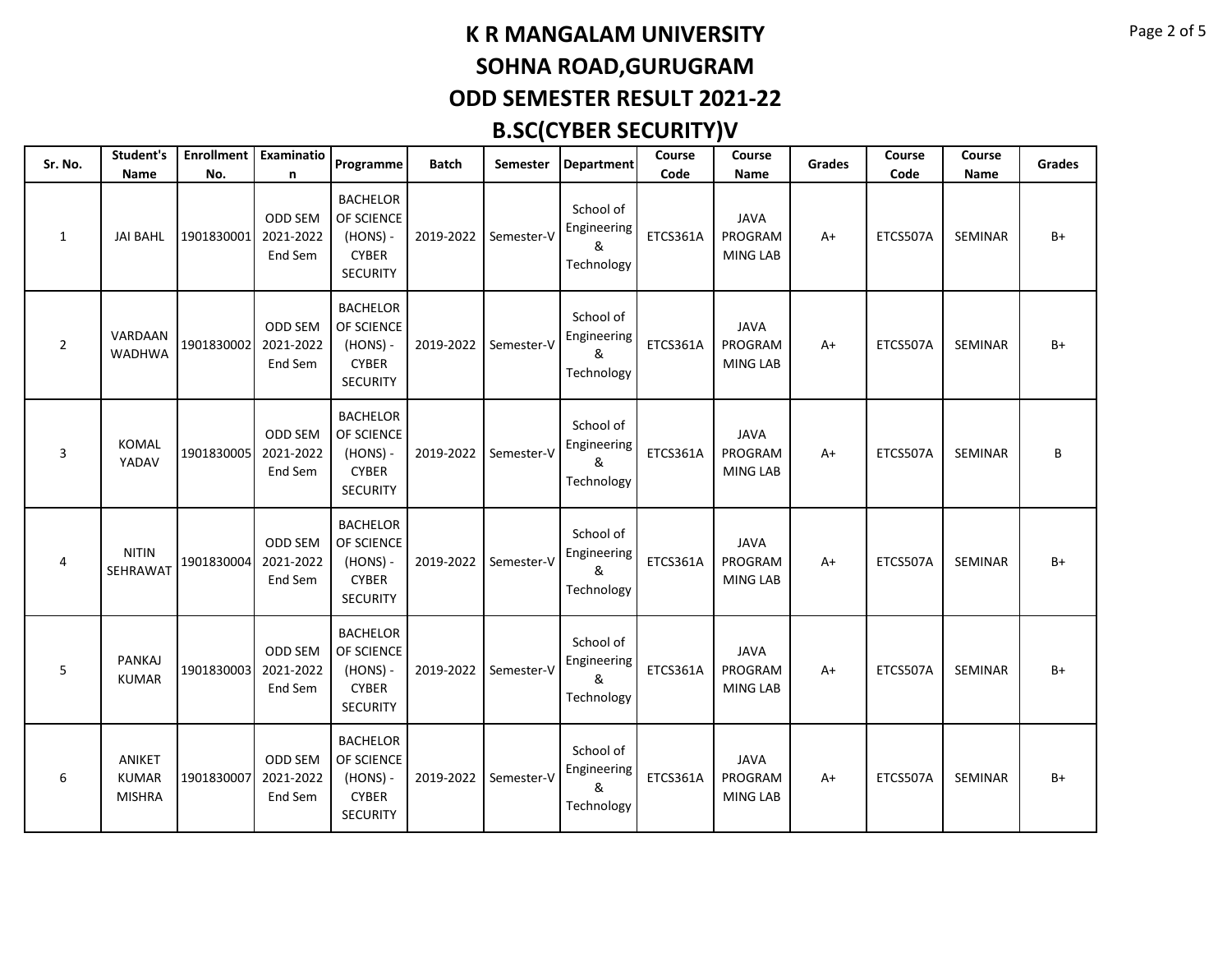| Sr. No.        | Student's<br><b>Name</b>                | No.        | Enrollment   Examinatio<br>n           | Programme                                                                      | <b>Batch</b> | Semester   | <b>Department</b>                           | Course<br>Code | Course<br>Name                        | <b>Grades</b> | Course<br>Code | Course<br>Name                     | <b>Grades</b> |
|----------------|-----------------------------------------|------------|----------------------------------------|--------------------------------------------------------------------------------|--------------|------------|---------------------------------------------|----------------|---------------------------------------|---------------|----------------|------------------------------------|---------------|
| 1              | <b>JAI BAHL</b>                         | 1901830001 | <b>ODD SEM</b><br>2021-2022<br>End Sem | <b>BACHELOR</b><br>OF SCIENCE<br>$(HONS) -$<br><b>CYBER</b><br><b>SECURITY</b> | 2019-2022    | Semester-V | School of<br>Engineering<br>&<br>Technology | ETCS255A       | <b>OPERATING</b><br>SYSTEM LAB        | $B+$          | ETCS304A       | <b>COMPUTER</b><br><b>NETWORKS</b> | $B+$          |
| $\overline{2}$ | VARDAAN<br><b>WADHWA</b>                | 1901830002 | ODD SEM<br>2021-2022<br>End Sem        | <b>BACHELOR</b><br>OF SCIENCE<br>$(HONS) -$<br><b>CYBER</b><br><b>SECURITY</b> | 2019-2022    | Semester-V | School of<br>Engineering<br>&<br>Technology | ETCS255A       | OPERATING<br><b>SYSTEM LAB</b>        | $B+$          | ETCS304A       | <b>COMPUTER</b><br><b>NETWORKS</b> | Α             |
| 3              | <b>KOMAL</b><br>YADAV                   | 1901830005 | ODD SEM<br>2021-2022<br>End Sem        | <b>BACHELOR</b><br>OF SCIENCE<br>$(HONS) -$<br><b>CYBER</b><br><b>SECURITY</b> | 2019-2022    | Semester-V | School of<br>Engineering<br>&<br>Technology | ETCS255A       | <b>OPERATING</b><br><b>SYSTEM LAB</b> | A+            | ETCS304A       | <b>COMPUTER</b><br><b>NETWORKS</b> | A+            |
| 4              | <b>NITIN</b><br>SEHRAWAT                | 1901830004 | ODD SEM<br>2021-2022<br>End Sem        | <b>BACHELOR</b><br>OF SCIENCE<br>$(HONS) -$<br><b>CYBER</b><br><b>SECURITY</b> | 2019-2022    | Semester-V | School of<br>Engineering<br>&<br>Technology | ETCS255A       | <b>OPERATING</b><br><b>SYSTEM LAB</b> | $B+$          | ETCS304A       | <b>COMPUTER</b><br><b>NETWORKS</b> | B+            |
| 5              | PANKAJ<br><b>KUMAR</b>                  | 1901830003 | ODD SEM<br>2021-2022<br>End Sem        | <b>BACHELOR</b><br>OF SCIENCE<br>$(HONS) -$<br><b>CYBER</b><br><b>SECURITY</b> | 2019-2022    | Semester-V | School of<br>Engineering<br>&<br>Technology | ETCS255A       | <b>OPERATING</b><br>SYSTEM LAB        | $B+$          | ETCS304A       | <b>COMPUTER</b><br><b>NETWORKS</b> | А             |
| 6              | ANIKET<br><b>KUMAR</b><br><b>MISHRA</b> | 1901830007 | ODD SEM<br>2021-2022<br>End Sem        | <b>BACHELOR</b><br>OF SCIENCE<br>$(HONS) -$<br><b>CYBER</b><br><b>SECURITY</b> | 2019-2022    | Semester-V | School of<br>Engineering<br>&<br>Technology | ETCS255A       | <b>OPERATING</b><br><b>SYSTEM LAB</b> | $B+$          | ETCS304A       | <b>COMPUTER</b><br><b>NETWORKS</b> | Α             |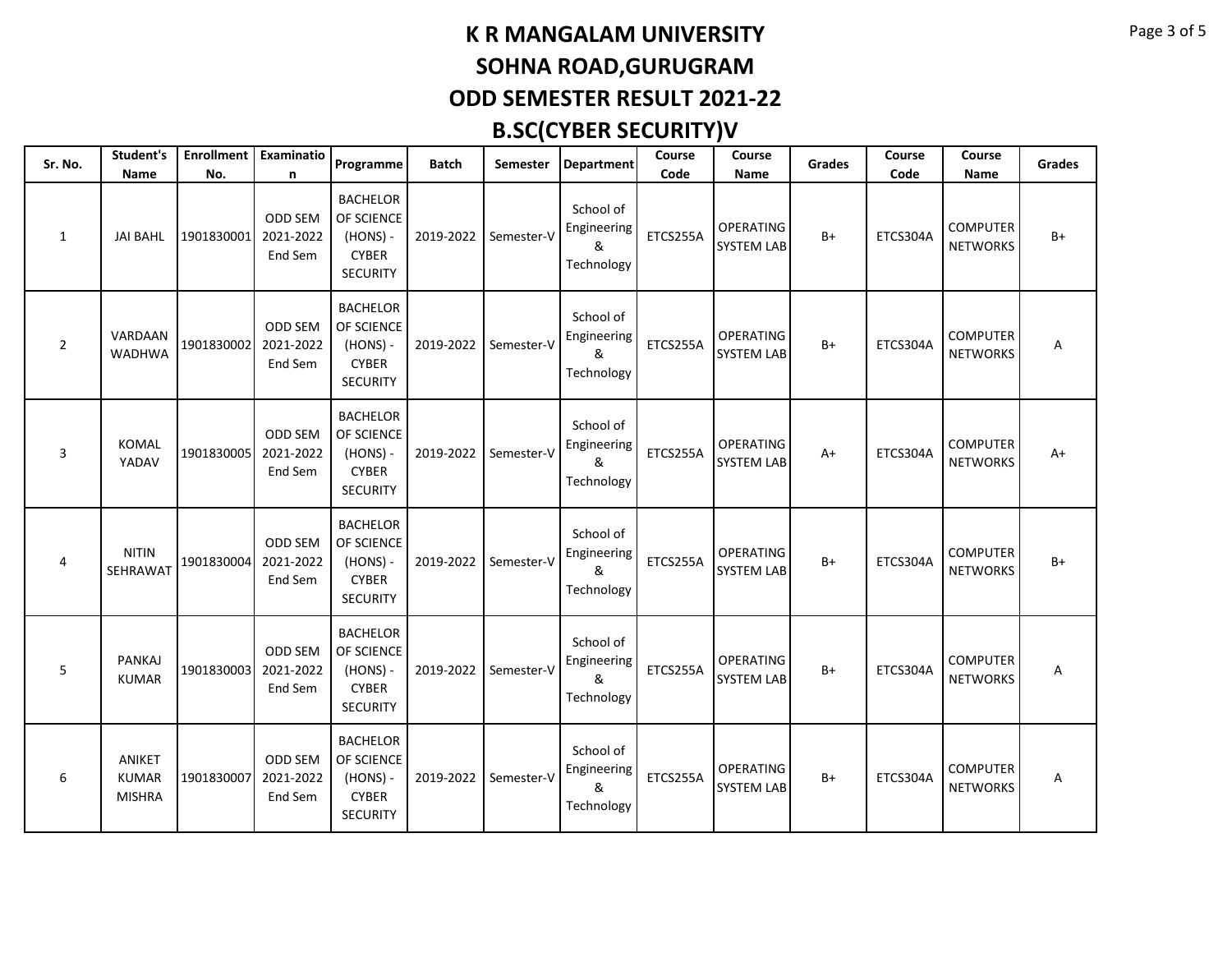| Sr. No.        | Student's<br>Name                       | No.        | Enrollment   Examinatio<br>n           | Programme                                                                      | <b>Batch</b> | Semester   | <b>Department</b>                           | Course<br>Code | Course<br>Name                            | <b>Grades</b> | Course<br>Code | Course<br>Name                   | <b>Grades</b> |
|----------------|-----------------------------------------|------------|----------------------------------------|--------------------------------------------------------------------------------|--------------|------------|---------------------------------------------|----------------|-------------------------------------------|---------------|----------------|----------------------------------|---------------|
| 1              | <b>JAI BAHL</b>                         | 1901830001 | <b>ODD SEM</b><br>2021-2022<br>End Sem | <b>BACHELOR</b><br>OF SCIENCE<br>$(HONS) -$<br><b>CYBER</b><br><b>SECURITY</b> | 2019-2022    | Semester-V | School of<br>Engineering<br>&<br>Technology | ETCS365A       | <b>COMPUTER</b><br><b>NETWORKS</b><br>LAB | B             | ETCS513A       | <b>ETHICAL</b><br><b>HACKING</b> | $A+$          |
| $\overline{2}$ | VARDAAN<br><b>WADHWA</b>                | 1901830002 | ODD SEM<br>2021-2022<br>End Sem        | <b>BACHELOR</b><br>OF SCIENCE<br>$(HONS) -$<br><b>CYBER</b><br><b>SECURITY</b> | 2019-2022    | Semester-V | School of<br>Engineering<br>&<br>Technology | ETCS365A       | <b>COMPUTER</b><br><b>NETWORKS</b><br>LAB | $A+$          | ETCS513A       | <b>ETHICAL</b><br><b>HACKING</b> | $A+$          |
| 3              | <b>KOMAL</b><br>YADAV                   | 1901830005 | ODD SEM<br>2021-2022<br>End Sem        | <b>BACHELOR</b><br>OF SCIENCE<br>$(HONS) -$<br><b>CYBER</b><br><b>SECURITY</b> | 2019-2022    | Semester-V | School of<br>Engineering<br>&<br>Technology | ETCS365A       | <b>COMPUTER</b><br><b>NETWORKS</b><br>LAB | $A+$          | ETCS513A       | <b>ETHICAL</b><br><b>HACKING</b> | $A+$          |
| 4              | <b>NITIN</b><br>SEHRAWAT                | 1901830004 | ODD SEM<br>2021-2022<br>End Sem        | <b>BACHELOR</b><br>OF SCIENCE<br>$(HONS) -$<br><b>CYBER</b><br><b>SECURITY</b> | 2019-2022    | Semester-V | School of<br>Engineering<br>&<br>Technology | ETCS365A       | <b>COMPUTER</b><br><b>NETWORKS</b><br>LAB | $B+$          | ETCS513A       | <b>ETHICAL</b><br><b>HACKING</b> | Α             |
| 5              | PANKAJ<br><b>KUMAR</b>                  | 1901830003 | ODD SEM<br>2021-2022<br>End Sem        | <b>BACHELOR</b><br>OF SCIENCE<br>$(HONS) -$<br><b>CYBER</b><br><b>SECURITY</b> | 2019-2022    | Semester-V | School of<br>Engineering<br>&<br>Technology | ETCS365A       | <b>COMPUTER</b><br><b>NETWORKS</b><br>LAB | $B+$          | ETCS513A       | <b>ETHICAL</b><br><b>HACKING</b> | Α             |
| 6              | ANIKET<br><b>KUMAR</b><br><b>MISHRA</b> | 1901830007 | ODD SEM<br>2021-2022<br>End Sem        | <b>BACHELOR</b><br>OF SCIENCE<br>$(HONS) -$<br><b>CYBER</b><br><b>SECURITY</b> | 2019-2022    | Semester-V | School of<br>Engineering<br>&<br>Technology | ETCS365A       | <b>COMPUTER</b><br><b>NETWORKS</b><br>LAB | A             | ETCS513A       | <b>ETHICAL</b><br><b>HACKING</b> | Α             |